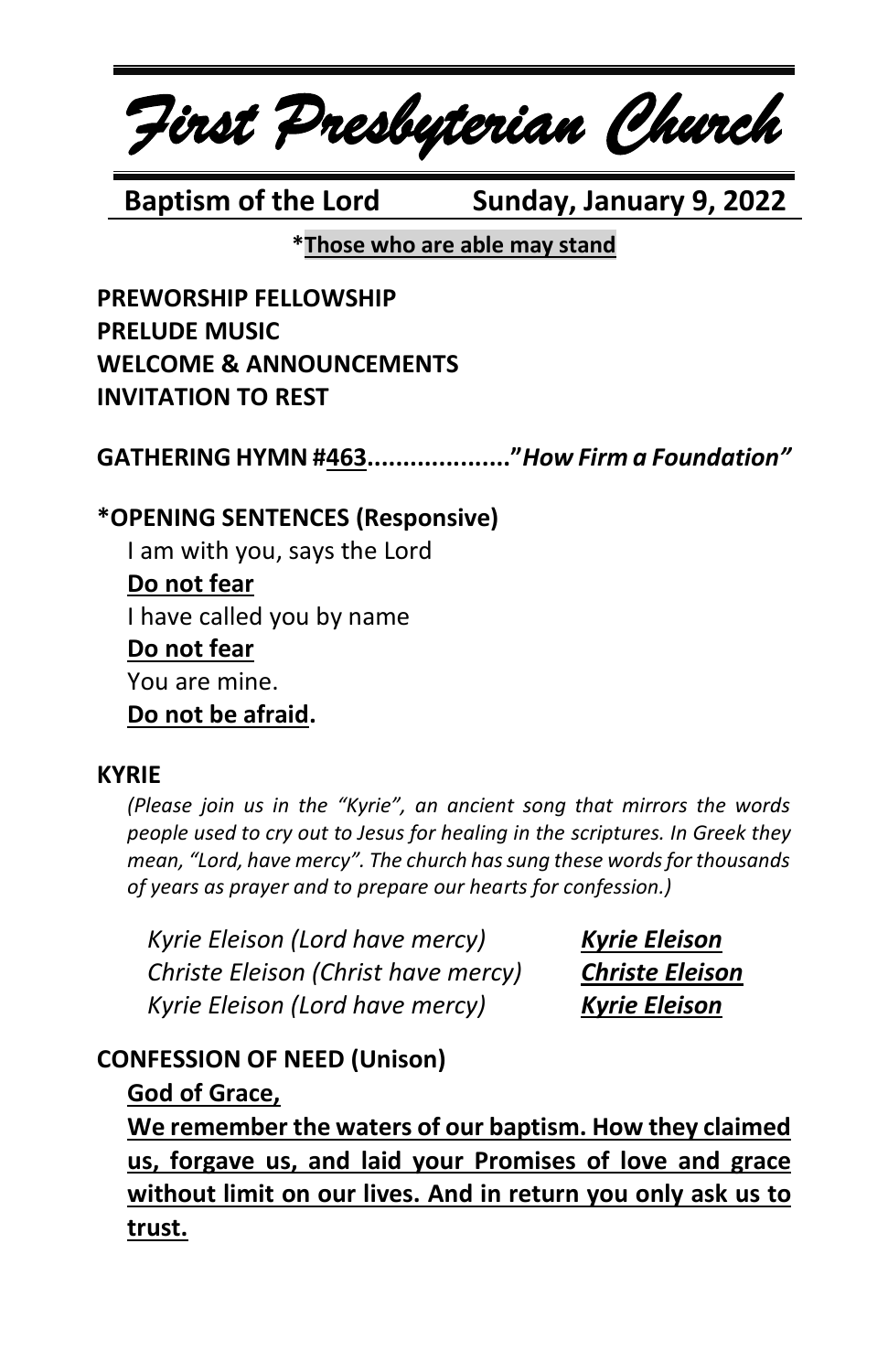**But we confess, this is hard. Too hard for us to do on our own. The tide of life pulls at our feet too forcefully. The rushing of its waves roar too loudly for us not to listen. The dangers it threatens seem too overwhelming.**

**This is why we confess, not only our need for your grace but also for the ability to remember, to trust, to live into it fully. Please, God of hope, turn our weakness into our source of strength, our need into our wellspring blessing, our lives into your story of reconciliation of all things.**

#### **KYRIE**

*Kyrie Eleison (Lord have mercy) Kyrie Eleison Christe Eleison (Christ have mercy) Christe Eleison Kyrie Eleison (Lord have mercy) Kyrie Eleison*

# **SILENCE FOR CONFESSION AND RESTING IN GOD'S GRACE**

# **DECLARATION OF GRACE (Responsive)**

The love of God flows endlessly. The mercy of God never ends. This is the good news in Jesus Christ. **Thanks be to God**

**\*RESPONSE HYMN #177** *............................"I Will Come to You"*

**\*SHARING THE PEACE OF CHRIST** The Peace of Christ be with you! **And Also, with you!** Let us share a sign of God's peace with one another.



# **PRAYER FOR ILLUMINATION (Unison)**

**Holy Spirit, help us hear your voice beyond our inability to hear and understand your word beyond any speaker's ability to explain. Through your word, speak to our hearts even if our heads are not ready to listen. Amen.**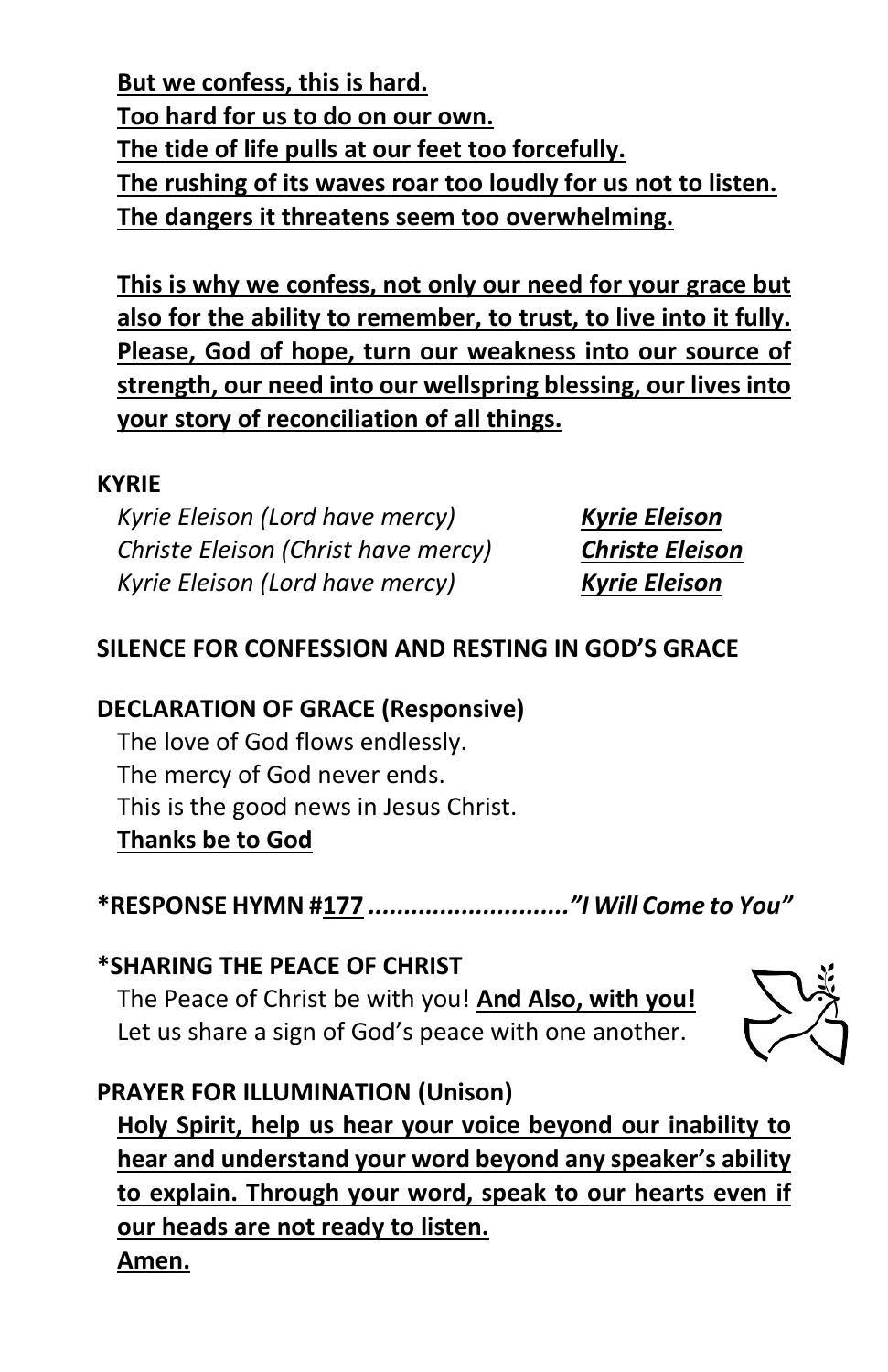### **SCRIPTURE**

**FIRST READING .....................................Isaiah 43:1-7 (pg 745)** *Leader: The Word of the Lord.* **People: Thanks be to God!**

**SECOND READING.........................Luke 3:15-17,21-23 (pg 61)** *Leader: The Word of the Lord.* **People: Praise to You, O Christ**

**SERMON** *We're All Baptized. The Question is: "Into What?"*

*Rev. Michael Ozaki*

#### **SILENCE FOR REFLECTION**

**\*HYMN OF THE DAY #482.........................***"Baptized in Water"*

#### **PRAYERS OF THE PEOPLE**

Lord in your Mercy. **Hear our Prayer.**

#### **THE LORD'S PRAYER (forgive us our "sins")**

## **\*BLESSING AND CHARGE (Responsive)**

Beloved children of God receive the gift of the Holy Spirit, the grace of Jesus Christ, and the blessing of the Lord forever. **Alleluia! Amen.**

**\*CLOSING HYMN #319............................."***Shout to the North"*

# **\*DISMISSAL (Responsive)** Go in peace to love and serve the Lord. **Thanks be to God. Amen.**

*\_\_\_\_\_\_\_\_\_\_\_\_\_\_\_\_\_\_\_\_\_\_\_\_\_\_\_\_\_\_\_\_\_\_\_\_\_\_\_\_\_*

# **\*POSTLUDE**



# *Please continue to be in prayer for:*

Kaylee Acevedo & Family JoAnn Westburg Alex Gullingsrud & Family Brent Blake Scott Brolsma<br>
Randy Beattie Duane & Betty Finkenbinder Richard Gould